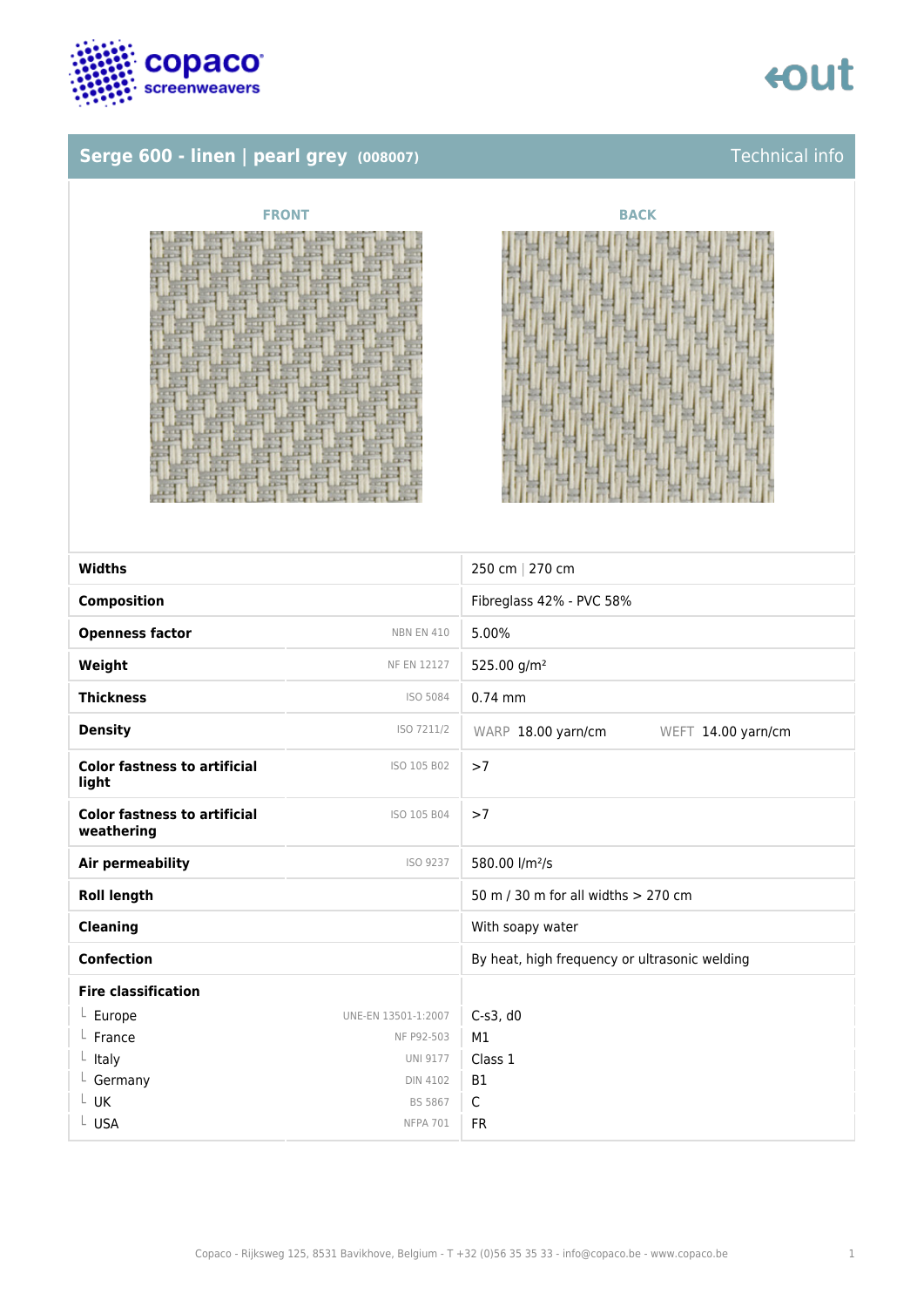

## tout

## **Serge 600 - linen | pearl grey (008007)** Technical info

| <b>Tear strength</b><br>ISO 4674-1 methode 2           |                     |                      |
|--------------------------------------------------------|---------------------|----------------------|
| $L$ Original                                           | WARP 8.50 daN       | <b>WEFT 7.50 daN</b> |
| $\perp$ After climatic chamber -30°C                   | WARP 7.80 daN       | <b>WEFT 7.50 daN</b> |
| $\perp$ After climatic chamber +70°C                   | WARP 8.20 daN       | WEFT 7.20 daN        |
| <b>Elongation up to break</b><br>ISO 1421              |                     |                      |
| $L$ Original                                           | <b>WARP 3.10 %</b>  | WFFT 2.75 %          |
| $\perp$ After color fastness to artificial light       | <b>WARP 4.00 %</b>  | <b>WEFT 2.90 %</b>   |
| $\perp$ After colour fastness to artificial weathering | <b>WARP 3.50 %</b>  | <b>WEFT 2.80 %</b>   |
| $\perp$ After climatic chamber -30°C                   | <b>WARP 3.00 %</b>  | WEFT 2.50 %          |
| $\perp$ After climatic chamber +70°C                   | <b>WARP 2.85 %</b>  | WEFT 2.50 %          |
| <b>Breaking strength</b><br>ISO 1421                   |                     |                      |
| $L$ Original                                           | WARP 260.00 daN/5cm | WEFT 225.00 daN/5cm  |
| $\perp$ After color fastness to artificial light       | WARP 240.00 daN/5cm | WEFT 220.00 daN/5cm  |
| $\perp$ After colour fastness to artificial weathering | WARP 240.00 daN/5cm | WEFT 225.00 daN/5cm  |
| $\perp$ After climatic chamber -30°C                   | WARP 225.00 daN/5cm | WEFT 200.00 daN/5cm  |
| $\perp$ After climatic chamber +70°C                   | WARP 180.00 daN/5cm | WEFT 185.00 daN/5cm  |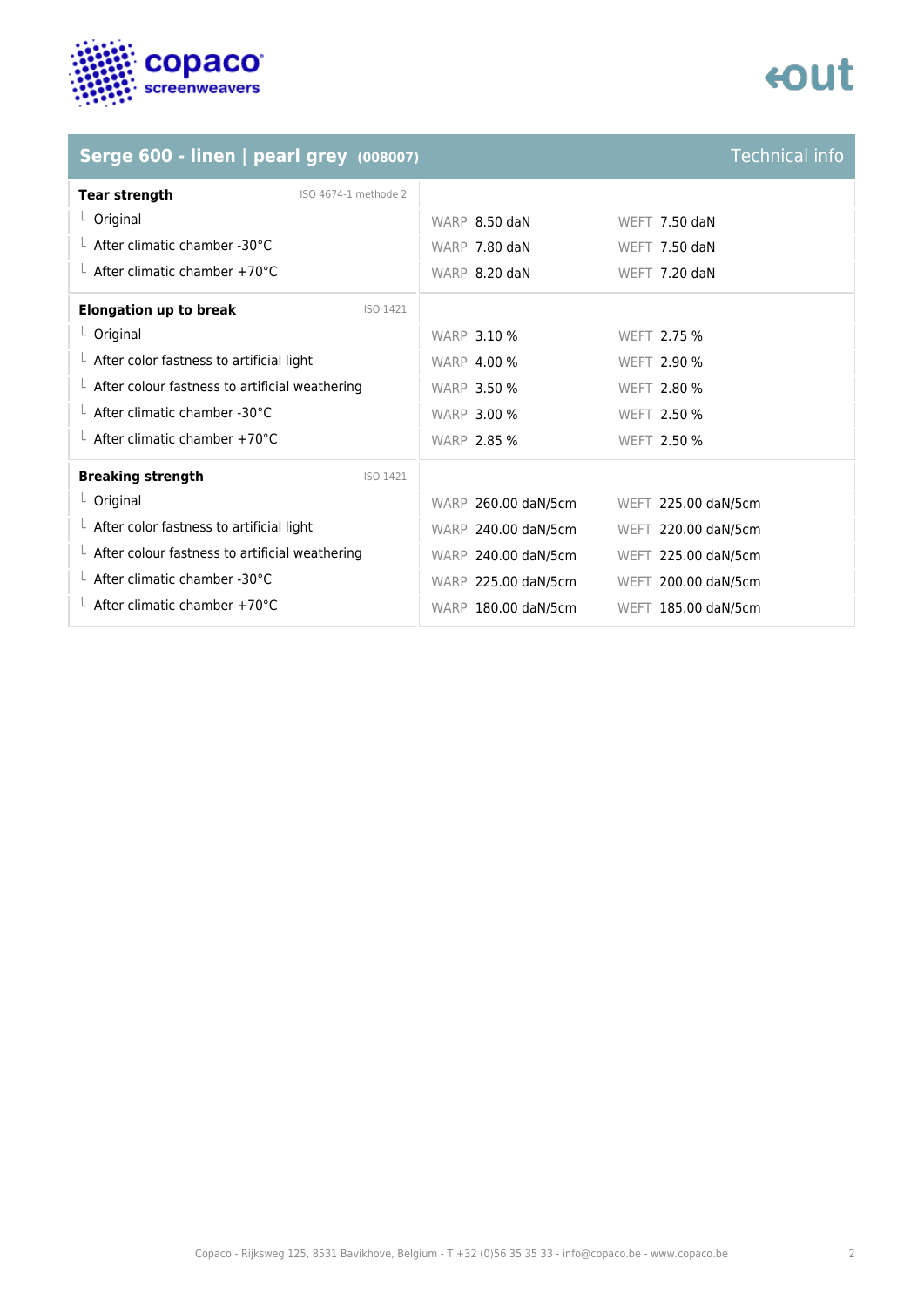

# enut

### **Front - Interior** Serge 600 - linen | pearl grey (008007)

| <b>Visual properties</b> |  |
|--------------------------|--|
|                          |  |

| Tv = Visual light transmittance | 9.10% |
|---------------------------------|-------|
| $Tuv = UV$ transmittance        | 5.00% |

| Solar energetic properties |
|----------------------------|
| $As = Solar absorptance$   |
|                            |

| As = Solar absorptance          | 45.70% |
|---------------------------------|--------|
| $Rs = Solar$ reflectance        | 43.50% |
| <b>Ts = Solar transmittance</b> | 10.80% |

| Fabric + glazing: G-factor |      |      |      |           |
|----------------------------|------|------|------|-----------|
|                            | G    | Te   | Qi   | <b>SC</b> |
| <b>Glazing A</b>           | 0.47 | 0.09 | 0.38 | 0.56      |
| <b>Glazing B</b>           | 0.48 | 0.08 | 0.40 | 0.63      |
| <b>Glazing C</b>           | 0.43 | 0.06 | 0.37 | 0.73      |
| <b>Glazing D</b>           | 0.27 | 0.03 | 0.24 | 0.84      |

G = Total solar energy transmittance / Te = Direct solar transmittance / Qi = Secondary heat transfer factor / SC = Shading coefficient

| Visual comfort                  |         |                  |
|---------------------------------|---------|------------------|
| Normal solar transmittance      | Class 4 | Very good effect |
| <b>Glare control</b>            | Class 1 | Little effect    |
| <b>Privacy night</b>            | Class 2 | Moderate effect  |
| Visual contact with the outside | Class 1 | Little effect    |
| <b>Daylight utilisation</b>     | Class 1 | Little effect    |

| Thermal comfort G-factor = Total solar energy transmittance |                  |                  |                  |
|-------------------------------------------------------------|------------------|------------------|------------------|
| <b>Glazing A</b>                                            | <b>Glazing B</b> | <b>Glazing C</b> | <b>Glazing D</b> |
| Class 1                                                     | Class 1          | Class 1          | Class 2          |

| Thermal comfort Qi-factor = Secondary heat transfer factor |                  |                  |                  |
|------------------------------------------------------------|------------------|------------------|------------------|
| <b>Glazing A</b>                                           | <b>Glazing B</b> | <b>Glazing C</b> | <b>Glazing D</b> |
| Class 0                                                    | Class 0          | Class 0          | Class 1          |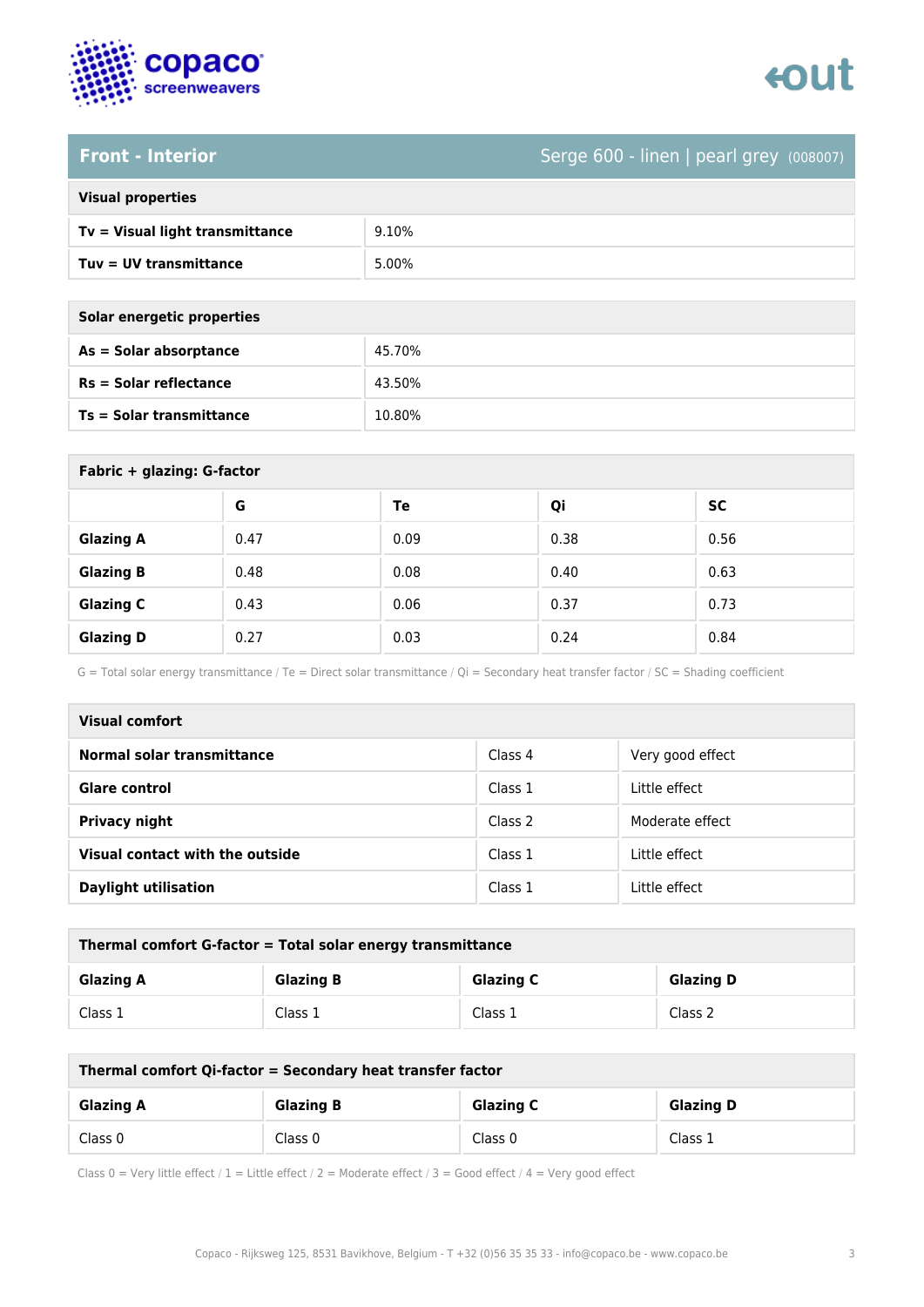

## enut

### **Back - Interior** Serge 600 - linen | pearl grey (008007)

| <b>Visual properties</b> |
|--------------------------|

| Tv = Visual light transmittance | 9.10% |
|---------------------------------|-------|
| Tuy = UV transmittance          | 5.00% |

| Solar energetic properties |        |
|----------------------------|--------|
| As = Solar absorptance     | 42.10% |
| $Rs = Solar$ reflectance   | 47.10% |

**Ts = Solar transmittance** 10.80%

| Fabric + glazing: G-factor |      |      |      |      |
|----------------------------|------|------|------|------|
|                            | G    | Te   | Qi   | SC   |
| <b>Glazing A</b>           | 0.45 | 0.09 | 0.36 | 0.53 |
| <b>Glazing B</b>           | 0.46 | 0.08 | 0.38 | 0.60 |
| <b>Glazing C</b>           | 0.42 | 0.06 | 0.36 | 0.71 |
| <b>Glazing D</b>           | 0.27 | 0.04 | 0.23 | 0.83 |

G = Total solar energy transmittance / Te = Direct solar transmittance / Qi = Secondary heat transfer factor / SC = Shading coefficient

| <b>Visual comfort</b>           |         |                  |
|---------------------------------|---------|------------------|
| Normal solar transmittance      | Class 4 | Very good effect |
| <b>Glare control</b>            | Class 1 | Little effect    |
| <b>Privacy night</b>            | Class 2 | Moderate effect  |
| Visual contact with the outside | Class 1 | Little effect    |
| <b>Daylight utilisation</b>     | Class 1 | Little effect    |

| Thermal comfort G-factor = Total solar energy transmittance |                  |                  |                  |
|-------------------------------------------------------------|------------------|------------------|------------------|
| <b>Glazing A</b>                                            | <b>Glazing B</b> | <b>Glazing C</b> | <b>Glazing D</b> |
| Class 1                                                     | Class 1          | Class 1          | Class 2          |

| Thermal comfort Qi-factor = Secondary heat transfer factor |                  |                  |                  |
|------------------------------------------------------------|------------------|------------------|------------------|
| <b>Glazing A</b>                                           | <b>Glazing B</b> | <b>Glazing C</b> | <b>Glazing D</b> |
| Class 0                                                    | Class 0          | Class 0          | Class 1          |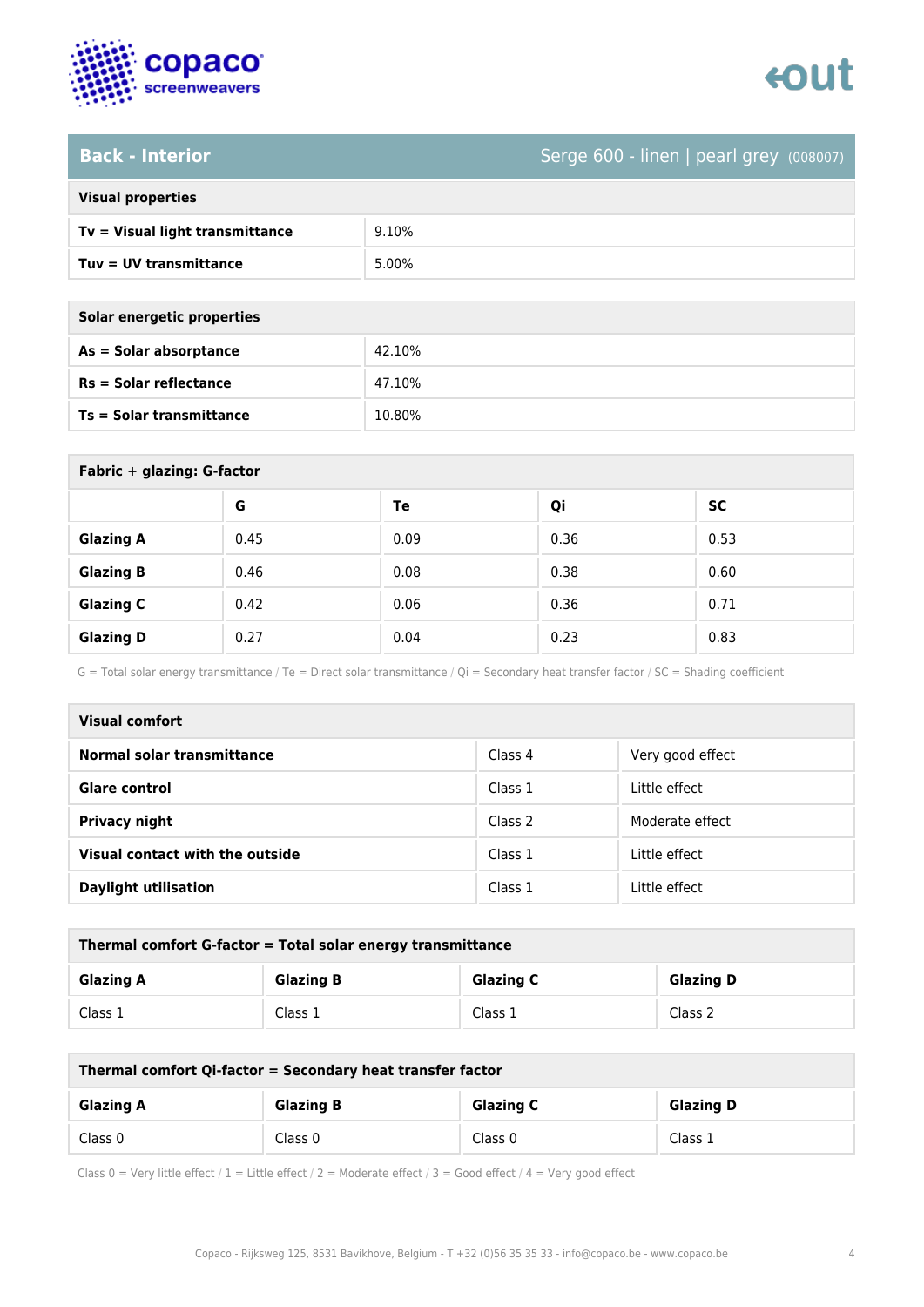

# tout

### **Front - Exterior** Serge 600 - linen | pearl grey (008007)

| <b>Visual properties</b> |  |  |
|--------------------------|--|--|
|                          |  |  |

| Tv = Visual light transmittance | 9.10% |
|---------------------------------|-------|
| $Tuv = UV$ transmittance        | 5.00% |

| Solar energetic properties |        |
|----------------------------|--------|
| $As = Solar absorption$    | 45.70% |
| $Rs = Solar$ reflectance   | 43.50% |

**Ts = Solar transmittance** 10.80%

| Fabric + glazing: G-factor |      |      |      |           |
|----------------------------|------|------|------|-----------|
|                            | G    | Te   | Qi   | <b>SC</b> |
| <b>Glazing A</b>           | 0.20 | 0.09 | 0.10 | 0.23      |
| <b>Glazing B</b>           | 0.16 | 0.08 | 0.08 | 0.21      |
| <b>Glazing C</b>           | 0.11 | 0.06 | 0.05 | 0.19      |
| <b>Glazing D</b>           | 0.08 | 0.03 | 0.05 | 0.26      |

G = Total solar energy transmittance / Te = Direct solar transmittance / Qi = Secondary heat transfer factor / SC = Shading coefficient

| Thermal comfort G-factor = Total solar energy transmittance |                  |                  |                  |
|-------------------------------------------------------------|------------------|------------------|------------------|
| <b>Glazing A</b>                                            | <b>Glazing B</b> | <b>Glazing C</b> | <b>Glazing D</b> |
| Class 2                                                     | Class 2          | Class 3          | Class 4          |

| Thermal comfort Qi-factor = Secondary heat transfer factor |                  |                  |                  |
|------------------------------------------------------------|------------------|------------------|------------------|
| <b>Glazing A</b>                                           | <b>Glazing B</b> | <b>Glazing C</b> | <b>Glazing D</b> |
| Class 2                                                    | Class 3          | Class 3          | Class 3          |